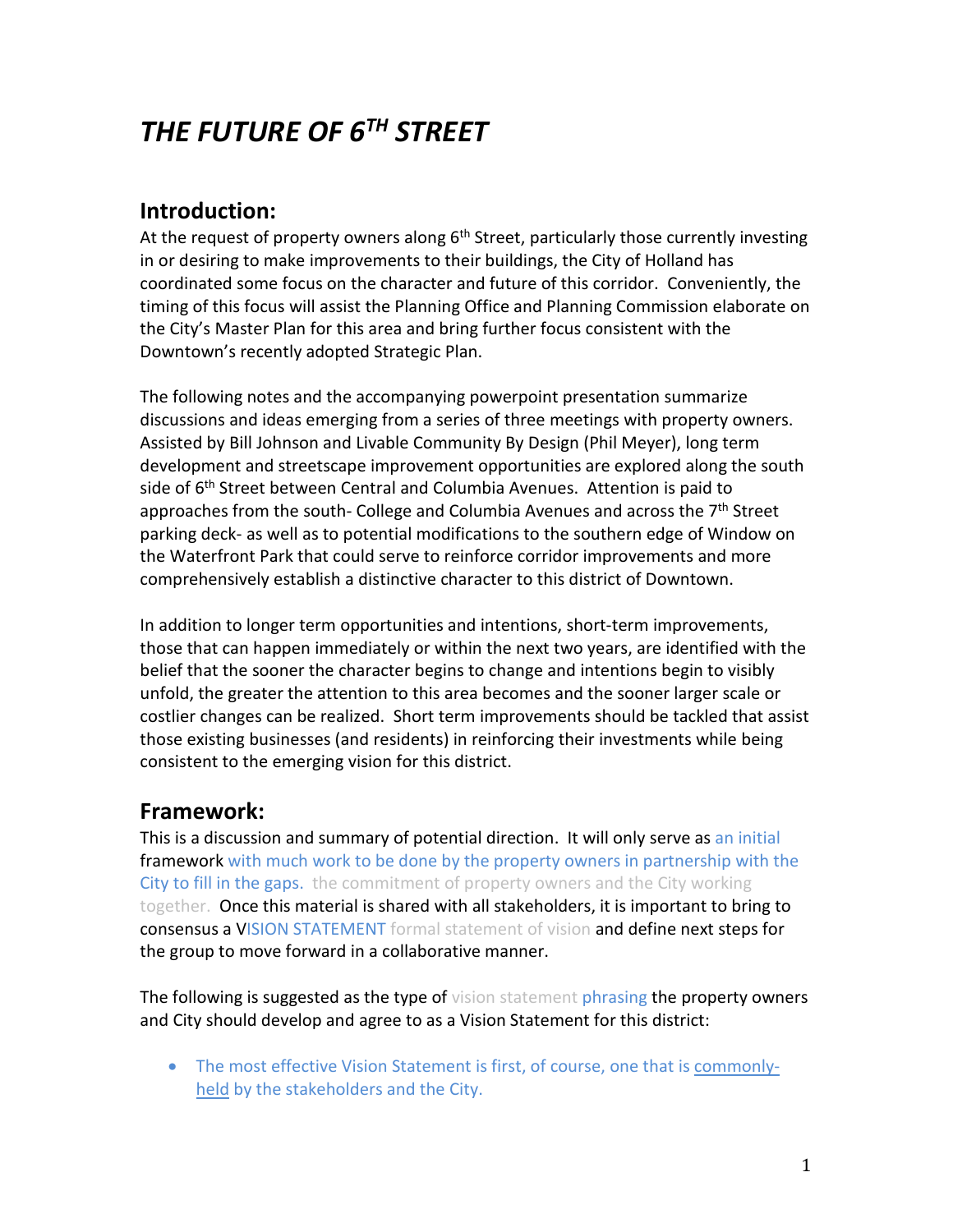- To be an enduring Vision over many years it needs to be Broad, Brief and Inspirational. (that is, capture the imagination).
- As only a sample, it might be phrased as follows:

*"A part of Downtown Holland with a distinctive Identity, a Place to live, work and celebrate Artisan creativity, a Place where the Downtown engages the Macatawa Greenway System and a Place where urban vibrancy and casual recreation inter-mingle. This is the Spirit of the kind of special neighborhood we seek to achieve".*

• Accompanying a statement of this kind, it is wise to prepare a very basic diagram and any other simple illustration which describes the fundamental planning direction and the general character of the hoped for outcome. Again, only as a sample, noted below is a general diagram showing the planning opportunity before the stakeholders and the type of character sketch of 6<sup>th</sup> Street helping to sense the Vision direction.



#### **The Streets:**

6<sup>th</sup> Street, College and Columbia as Places and Connectors.

#### **Concepts-**

#### 1. Street sections and layout-

The 6<sup>th</sup> Street corridor varies in character where building forms, building placement, and uses vary from east to west.

- **East end "A":** street section (between Lumir/Cento Anni/Maxel properties and ITB). Proposed **angled parking on south side of street**, no curbside parking on the north side.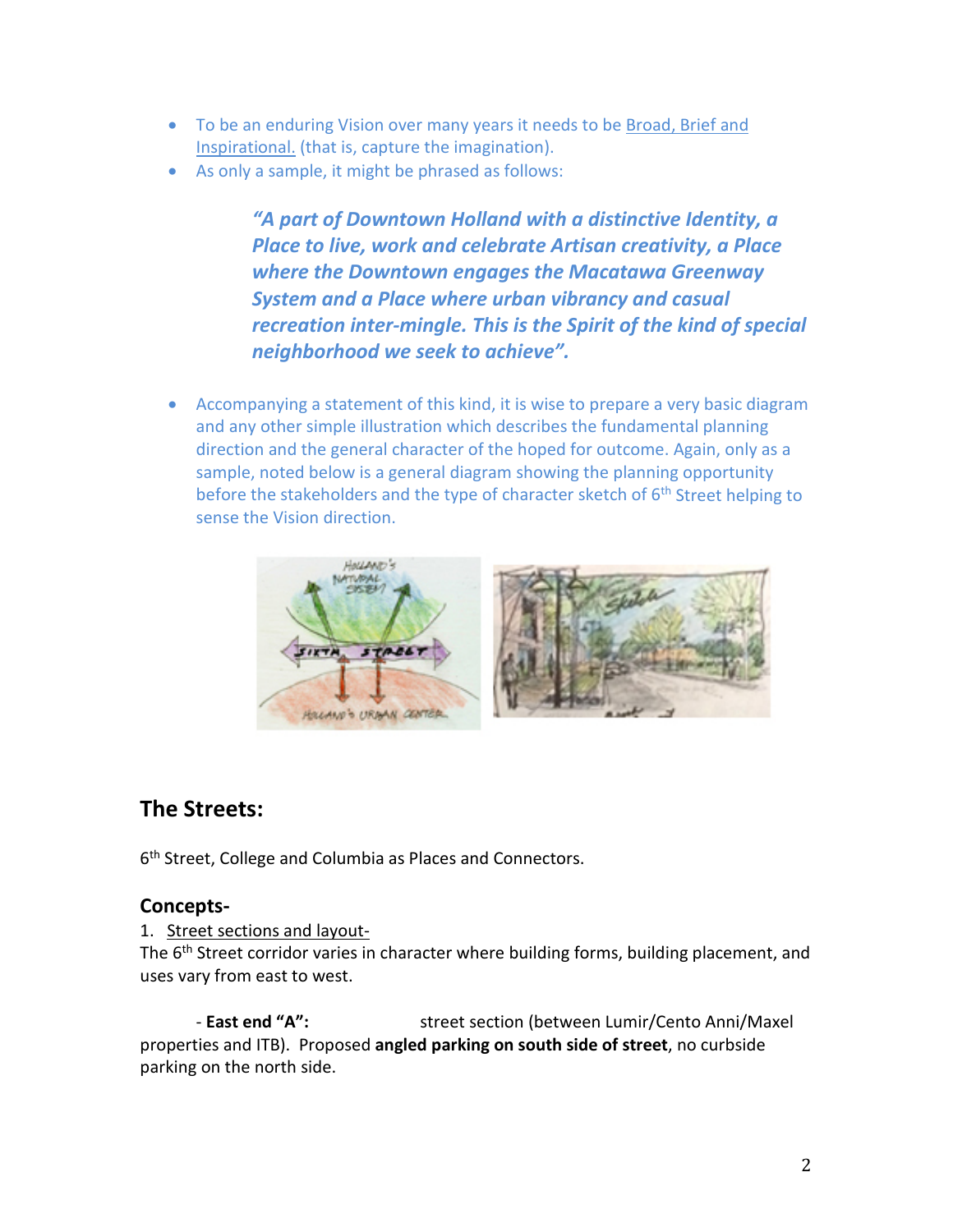- **Center "B"**: Where E&V storage property sits across from the Park. Proposed **angled parking on both north and south sides** that would necessitate some additional right-of-way on the edge of the park to allow angled parking and potentially the introduction of a landscaped island within the street right-of-way and/or extending parking on an "arc" into the park. A portion of such parking, which is not needed all the time, could be stabilized turf or pervious paving with green surface.

- **West end "C":** Where Lot 7C (envisioned as a future development site with embedded parking deck) sits across from residential condos. This area, in part due to existing curb cuts, to building placement and unavailability of additional right-of-way, and the location of the railroad tracks crossing the roadway, is proposed to have **parallel parking on both sides** of the street.

In all cases, the lines of parking along the street can be interrupted periodically for bump-outs that place street trees in key locations and which allow crosswalks at corners or at key north-south access points.

- **Short Term Actions:** Improvements described in "A", "B" and "C" above require decisions to be made concerning infrastructure investments including new street pavement, new/modified walks, new curbing, and such things as snowmelt, lighting, and electrical undergrounding. In advance of such decisions and the accompanying budgeting necessary to accommodate these items, there are some **lowcost and relatively straightforward things that can be done in the short term** and readily modified as needed as time moves forward. This could include buying some paint- to **paint parking spaces on existing pavement, to more clearly denote crosswalks, and to designate bike lanes on each side of the street**.

With a bit of additional expense, curb-strip pavement might be selectively removed in order to **create some additional planting areas along the street,** including a limited number of street trees. Existing planting strips, many of which have long been neglected, could be **planted thematically, including grasses** that are described later. With some creative consensus on the part of district owners and tenants, **identity markers** could also be installed at key locations. Similarly, **benches and bike racks** could be explored and possibly located in useful places over time.

#### 2. 6<sup>th</sup> Street and both College and Columbia Avenues-

Where does this district begin and how do you approach this area? Coming from the busy business district to the south, the approach by vehicle is by College and Columbia Avenues. **Identity markers and entry corridor character improvements** such as a sequence of street trees and sidewalk improvements are suggested. Access from the west is via the length of 6<sup>th</sup> Street, so where you begin to show this districts special identity could occur at River Avenue or at some point between River and College.

#### **Unifying elements-**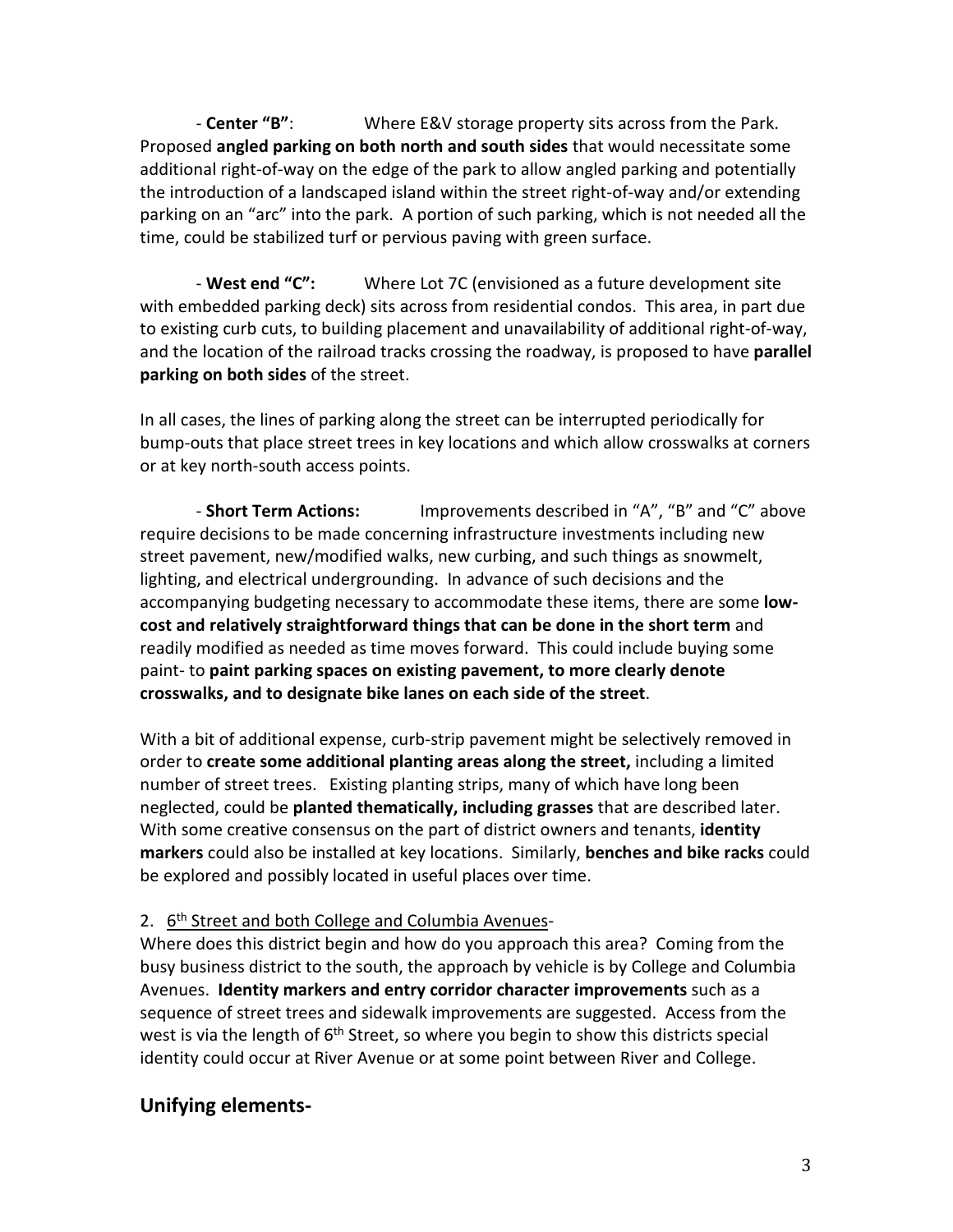These elements are selected to both tie with typical elements that extend throughout downtown while integrating specific elements and detailing that is distinctive to this area.

Thematically, the focus is on a mix of urban living, entrepreneurial artisan and outdoor/recreation-related businesses, while inviting community activity that is set in a former industrial and emerging new neighborhood fronting the Window on the Waterfront Park and the Macatawa Greenway.

1. Street Use: The district has less traffic than  $7<sup>th</sup>$ ,  $8<sup>th</sup>$  and  $9<sup>th</sup>$  Streets but must **accommodate growth in use over time**. Users include commercial trucks serving businesses and Freedom Village, passenger vehicles with higher than typical numbers of senior drivers, increasing numbers of bicyclists, and pedestrians of all ages.

The City's Downtown is gradually embracing the concept of "**sharrows**", a street design and use that has as its core the shared use of street traffic lanes by motor vehicles and bicycles. While bicycle lanes are possible immediately, shared use can be a longer-term opportunity as the City expands these within the Downtown.

- 2. Sidewalk connections and treatment: Care should be given to **interconnecting** not only the street facing buildings with an attractive pedestrian environment, but also tending to side and rear parking areas, between parcels, and to the parking deck to the south. Similarly, new attention to the design and use of Window-on-the-Waterfront Park will call for connections from the street into the park at key locations.
- 3. Possible snowmelt: Consideration of the installation of **snowmelt for both typical sidewalks and internal connectors**- including the north-south linkages to and through the  $7<sup>th</sup>$  Street parking deck- is important for assuring year-round accessibility throughout this district. Inclusion of snowmelt in new or renovated **parking areas** should be considered as well.
- 4. Parking: The nature of curbing and the lack of parking space demarcation in this  $6<sup>th</sup>$  Street corridor are such that car parking is somewhat ill-defined. Some **regularity of pattern** is needed, particularly as existing uses become revitalized and new uses are introduced in a way that attracts additional residents, employees, and visitors. See the potential three-part street sections identified above for the 6<sup>th</sup> Street corridor.

**Quantity** of available parking is an issue. While the City's parking deck along 7th Street offers a significant number of spaces, the development of the new Marriott Hotel/restaurants and the filling of already constructed office, retail,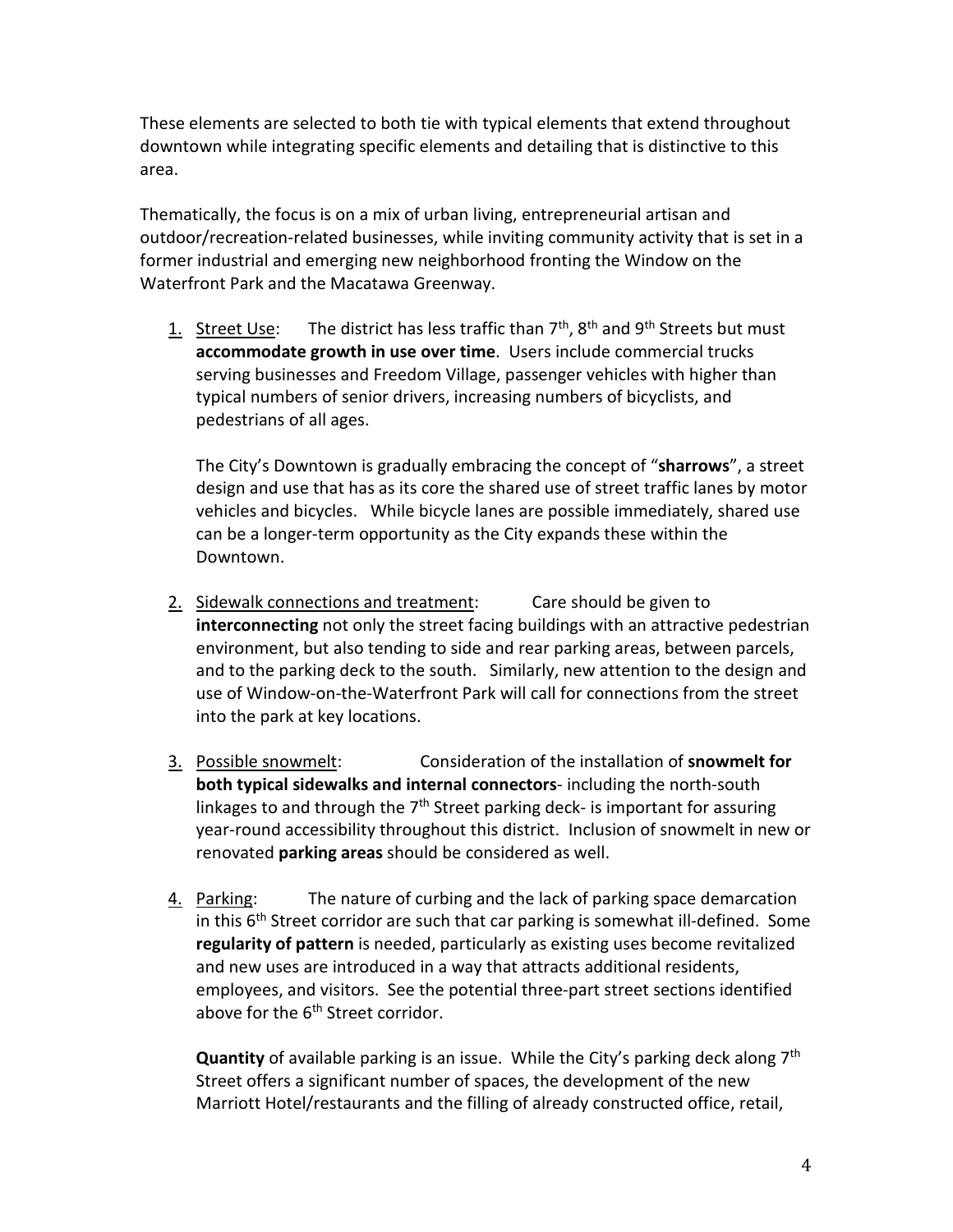and restaurant space may well dominate the use of this deck. Finding ways to **integrate additional parking** into this 6<sup>th</sup> Street area is vital. The Downtown has successfully demonstrated that **shared parking** available to different users at differing peak times of demand has been the most effective parking strategy, as opposed to individual private parking for each individual business or property. Shared parking benefits from **multiple access points** for the vehicles and- more importantly- for the drivers/passengers to have easy access to multiple destinations.

At the same time, the numbers of users will likely vary dramatically depending on day of the week and time of day. As the City strives to be more **sustainable and green**, there may be parking infrastructure and design that is more sustainable (and distinctive). The introduction of pervious paving and materials/design that address this desire is proposed in certain areas. For example, parking fronting Window on the Waterfront Park might be constructed as a stabilized turf or porous paving material, remaining as a green swath until there is the periodic Park event that would call this into use as parking.

- 5. Plant materials: This district is heavily influenced by the Window on the Waterfront Park green space and northern waterfront. Much of the 6<sup>th</sup> Street corridor's north side is directly facing the Park. Focus of attention therefore may be most impactful if a **unifying planting scheme** along storefronts and property edges, such as a medium-height native **tall grass** used Downtown might in greater quantities help define a distinctive character. This coupled with periodic placement of **columnar street trees** in areas of new buildings or redeveloped properties can help the scale and character of the street and corridor.
- 6. Underground utilities: As several owners have noted, there is a desire to **place overhead wires underground** and remove remnant utility poles. This would significantly improve the appearance of the corridor and allow greater focus on new unifying elements.
- 7. Stormwater/Rain gardens considerations: As this corridor looks to redevelopment and expansion of uses, consideration should be given to how stormwater is handled on each property or within the district more comprehensively. The City is facing increasing federal and state pressure to address **stormwater management** and locally there is a major effort area-wide to improve the water quality of the Macatawa watershed (Project Clarity). This might be addressed in the design of paving areas, the introduction of rain gardens, or other creative measures.
- 8. Character defining arts/crafts elements: There is a history of industrial uses and emerging artisan uses that present an opportunity to help define the distinctiveness of this district. A special connection to this district is that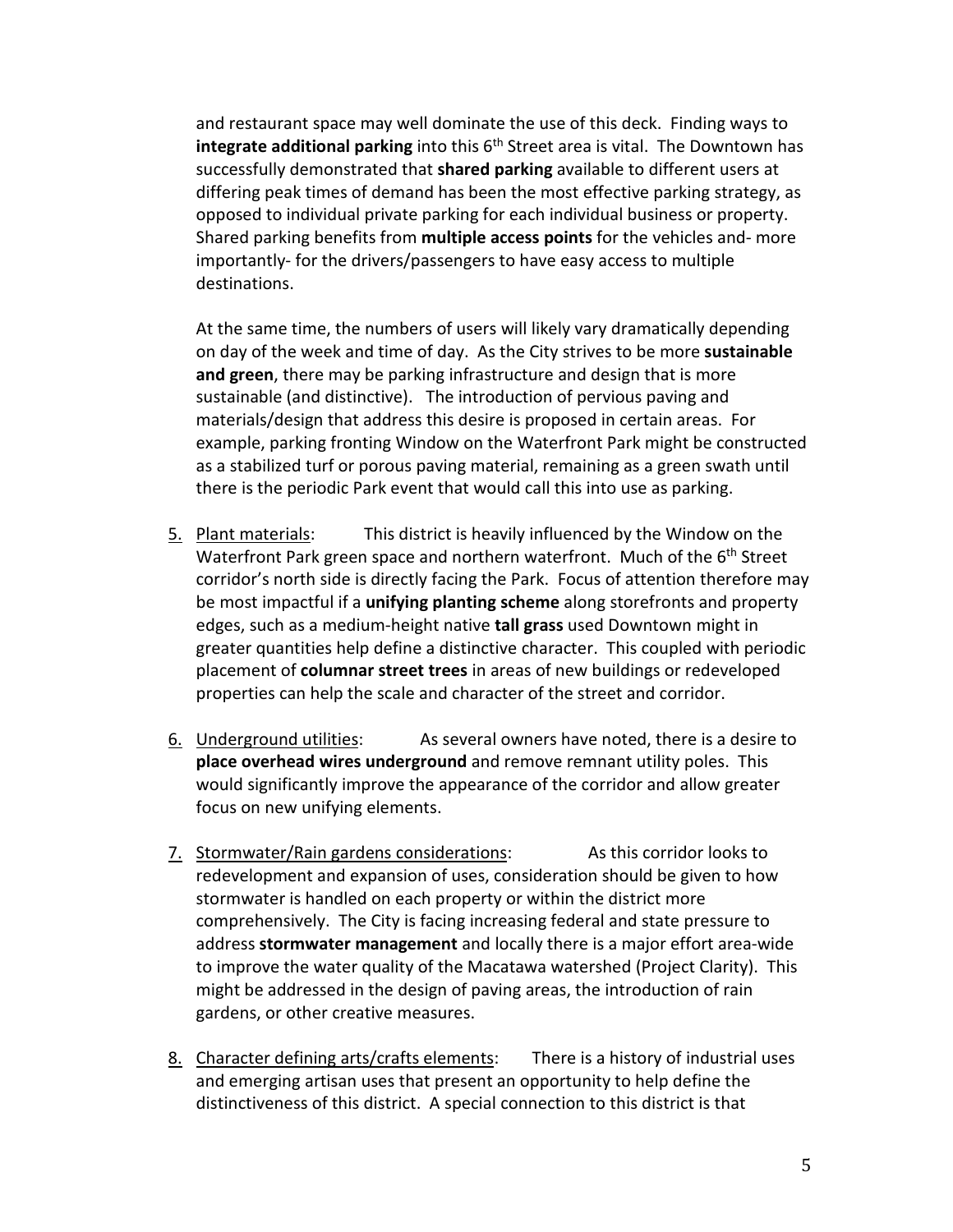Columbia Avenue serves as an arts corridor through the Hope College campus and can extend neatly into the opportunity for this district.

Are there elements such as signage, benches, lighting, and bike racks that may **draw from the materials and character of these distinctive uses**? How can the district **tap the creativity of these artisans** to help create a special character? Distinctive, yet related to the whole of Downtown.

9. Signage: There are several key locations- primarily "entry" points- for **district identifier signs**, as shown on the accompanying map. The district property owners and tenants are encouraged both to create an **identifiable name for this area** and to develop a distinctive signage expression. Note that the City has recently approved an overall wayfinding signage program, so explorations of what is possible for this district should relate in some way to that system. Are there materials, or iconic elements, from past or present businesses that could provide inspiration for distinctive signage?

**Signage on buildings** within this district, given the diversity of architecture from an early/mid 20<sup>th</sup> century industrial building (ITB) to a Dutch-influenced building (Lumir) to more general older industrial and newer residential buildings suggests signage on buildings probably is more eclectic, with design suitability measured more by the building on which a sign is placed that by some prevailing theme. A logo or distinctive visual identity might even be integrated into business signs in this area. Character may vary, though there may be a desire to create some guidelines for placement, scale, etc. to suggest some level of commonality that goes beyond the minimum required by zoning and the Design Review Board guidelines.

- 10. Lighting: Another opportunity for a distinctive visual element is the **lighting of the street, pedestrian ways and building exteriors**. Mindful of Holland Board of Public Works reluctance to consider new lighting fixtures not already in their "portfolio", consideration should nonetheless be given to a distinctive pedestrian light fixture that might unify areas multiple private properties, occurring as polemounted or building-mounted fixtures. A careful selection of such a fixture that might reflect the industrial and artisan nature of the corridor might then be carefully introduced into the public right-of-way. Energy efficient lighting such as LEDs should be considered.
- 11. Bicycles: There is an opportunity to **significantly enhance the bike-ability of this district** (as well as all of Downtown). Engagement with local biking advocates and "practitioners" would be helpful. The street options described above assume some attention is will be focused in this area.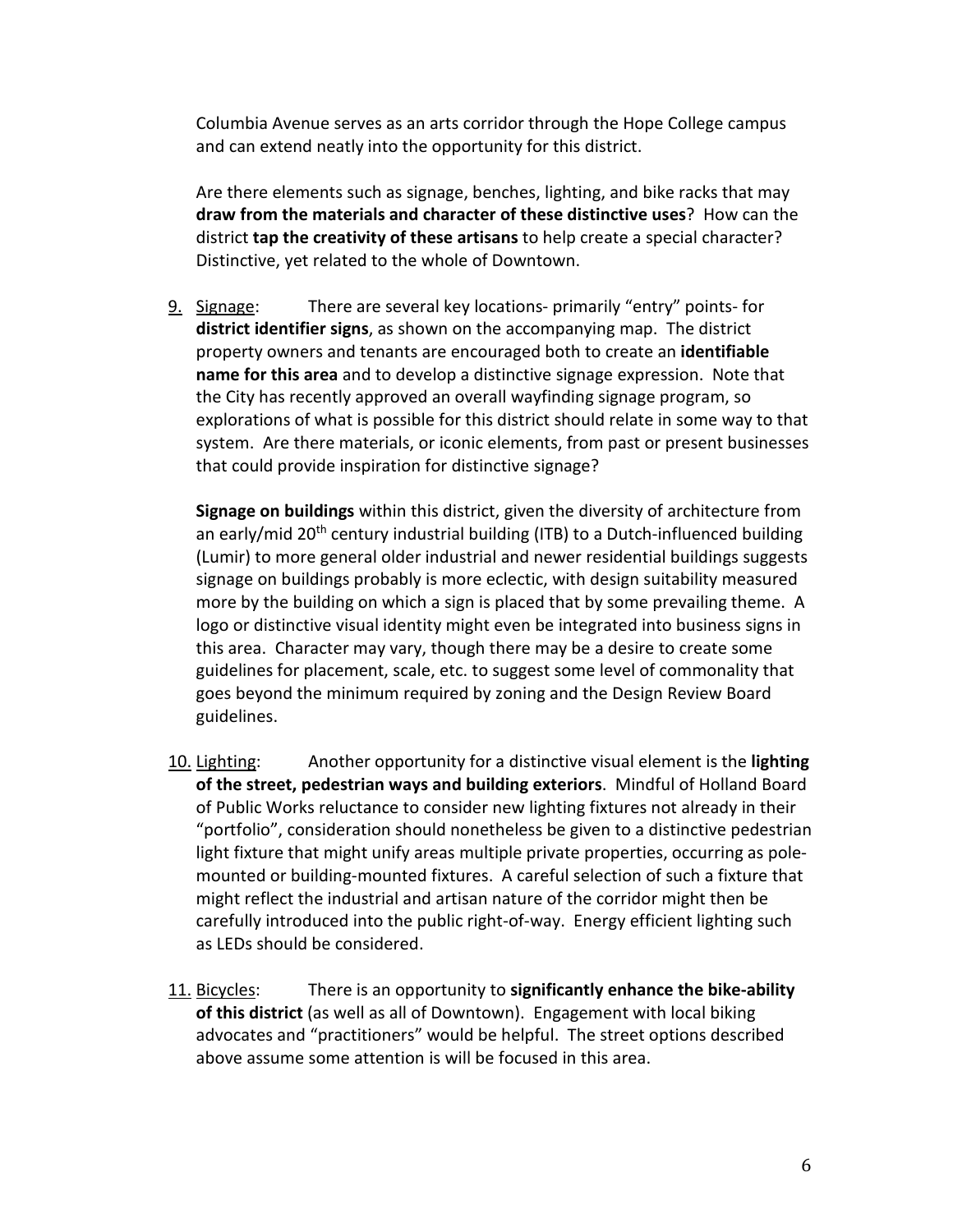As for bicycle parking, Downtown Holland has a standard bike rack that is installed in several locations along 8<sup>th</sup> Street. In private areas off of 8<sup>th</sup> Street, property owners have introduced a variety of alternative racks for their own tenants. Again, given the growing strength of creative artisans in this district, consideration should be given to a **distinctive artful design for bike racks**.

# **Mid-Block Connectors:**

Prepared Passages: Previous development of the 7<sup>th</sup> Street parking deck extended north-south connectors intended to tie Hope College and neighborhoods on the south side of Downtown with the Park and waterfront on the northern edge of Downtown. The deck was constructed with two specific locations identified for making the linkage between 7<sup>th</sup> and 6<sup>th</sup> Streets. These points of connection occur along the west face of the Cento Anni building and within the current storage area of E & V's property. Each of these anticipates a crossing of the CSX rail line, with potential at grade and with an overhead bridge. Pending further conversations with the City and CSX, the at-grade crossings would likely be more readily accomplished. The City Engineer should take the lead on interactions with CSX.

### **Stakeholder Initiatives:**

- 1. Land Use opportunities: There exists a diversity of uses in this corridor. If there is a **consensus on a Vision Statement** , then **key use categories** to be seriously considered should be identified and may include housing, artisanrelated businesses, and businesses that can bring service and energy to the Park/Greenway opportunity of this district on the Park.
	- For **residential**, property owners should consult the City's recently completed Housing Target Market Analysis that identifies opportunities for a diversity of housing Downtown.
	- For **light and artisan-related industrial businesses**, key related industries and the Holland Area Arts Council ought to be consulted in an effort to explore opportunities within the local arts community.
	- For **offices**, look for office tenants that might be attracted to and participate in the artisan milieu.
	- Such topics also are of certain **interest to visitors** suggesting consultation with the Convention and Visitor's Bureau and Tulip Time may be of value.
	- Consultation with area **outdoor businesses and advocates** such as Outdoor Discovery Center/Macatawa Greenway, the City's DeGraaf Nature Center, the City's Recreation Department and activity-specific organizations could be beneficial.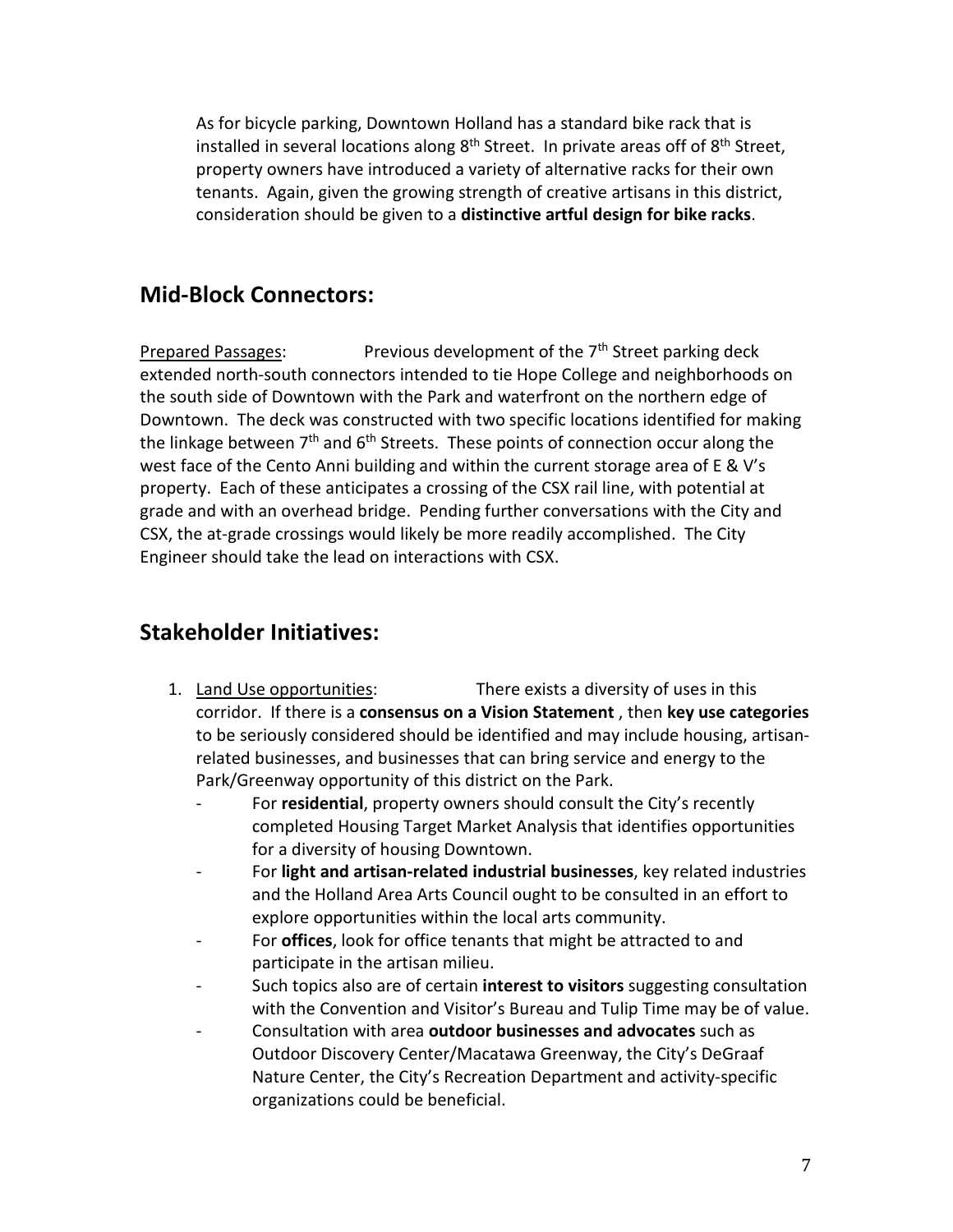- 2. Potential sites: There are a number of **private and public properties** that might be considered under-utilized or possibly available for redevelopment over time. Explorations consider more intensive development of the:
	- Cento Anni property with expanded ground floor uses and potential upper level housing;
	- Residential development of the Maxel LLC property, which may consider short-term and longer term options;
	- Development of portions of E & V's property including the storage area between their offices and the Maxel building along 6<sup>th</sup> Street as well as their small building on the northeast corner of  $7<sup>th</sup>$  and College;
	- Potential for a longer term intensification or change of use of the ITB property;
	- Possible redevelopment of the City's Lot 7C parking lot to the west spanning between  $6<sup>th</sup>$  and  $7<sup>th</sup>$  Streets for a mix of uses that should include an imbedded supply of parking serving existing and new businesses; and
	- Potential insertion of public uses within Window on the Waterfront Park such as outdoor ice skating, a public plaza/gathering place, and a greenhouse or winter garden.
- 3. Possible district heating: As renovation and new construction are considered, owners and developers should contact the Holland Board of Public Works to explore the potential for taking advantage of the new City power facility and the increased capacity for both snowmelt (mentioned previously) and district heating. With some cooperation between property owners and developers, the 6th Street district could become a model for the **incorporation of district heating**.
- 4. Building character: Existing buildings reflect a variety of architectural styling, period of influence, and influences of budgetary capacity. For the most part, they are **straight-forward and simple** and devoid of excessive ornamentation. New buildings infilling within this district should reflect this character. Buildings should affirm existing building placement and be **brought to the street** where practical. They should be **welcoming** with easily identified and accessible entrances. Street level facades should have a significant amount of **glass transparency**, allowing visual interaction, interest, and security between inside and outside. Such transparency will also add to the night-time light on the street and an enhanced feeling of activity. In support and **coordination with street planting schemes**, private plantings should include trees, grasses and flowers where possible.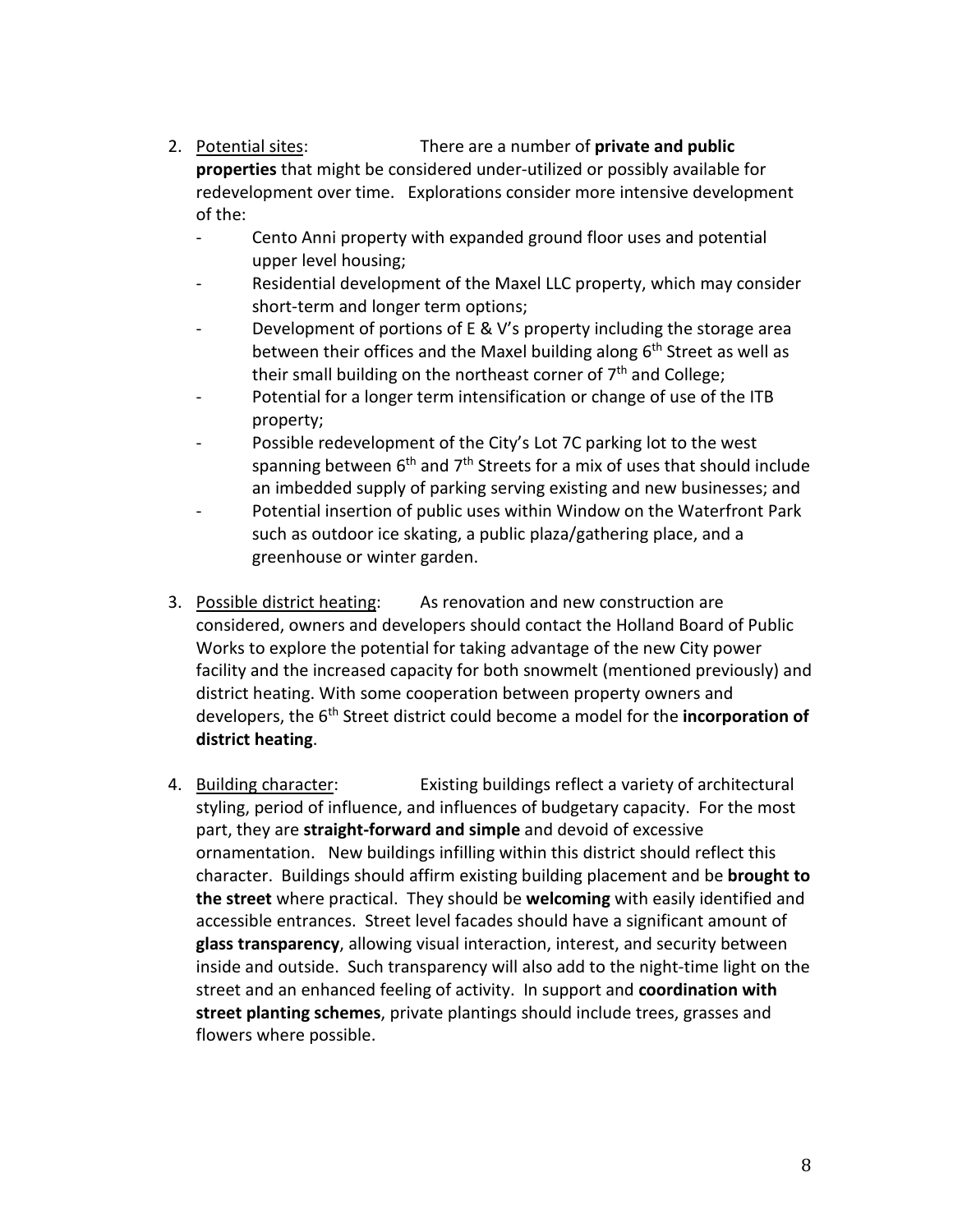Addendum Outline for December 10, 2015 Meeting

# *THE FUTURE OF 6TH STREET*

*Perspectives and Suggestions for Stakeholder Consideration. December 10, 2015 - The City of Holland with Phil Meyer and Bill Johnson*

# **1). Working in Unison.**

- **IDENTIFY OWNER INTERESTS** and arrange a **working partnership** with the City.
- **ADOPT A COMMONLY-HELD VISION** of the 6th Street future. State it broadly, briefly, in inspirational terms and share it widely. *See sample.*

# **2). Defining Key Planning Elements:**

- **IDENTITY:**
	- o DEFINE the unique feature or THEME of the future 6th St. Place.
	- o DESIGN 'signature' language and symbolism accordingly, to sharpen the VISION and mark 6th St. IDENTITY. *See Sample illustrations.*

# • **The STREETS:**

6th Street, College Ave. & Columbia Ave. as Places and as Connectors.

o CONCEPTS:

- Street sections and layout: **East end, Center and West end**. - Short Term Actions

o UNIFYING ELEMENTS: Street use, sidewalk connections and treatment, possible Snowmelt, parking, plant materials, underground utilities, stormwater/rain gardens considerations, character defining arts/crafts elements, signage, lighting and bicycles. *See Sample illustrations.*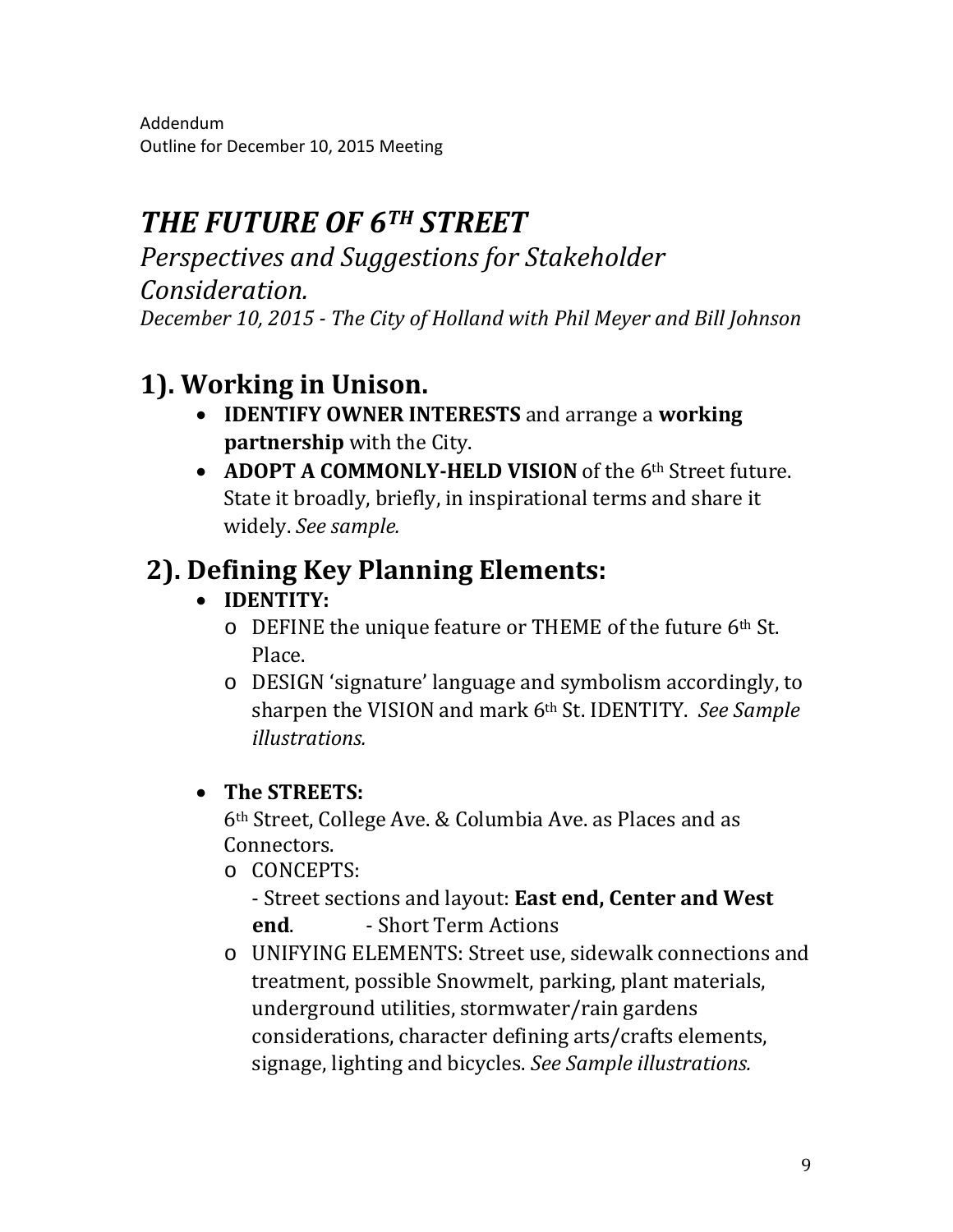## • **MID-BLOCK CONNECTORS:**

- o TWO PREPARED PASSAGES: Pedestrian walkways at two points through the 7<sup>th</sup> St. parking deck connecting to and from Downtown.
- o PLANNING & DESIGN THOUGHTS: RR crossing and walkway design prospects with important timing considerations. *See sample illustrations.*

# • **STAKEHOLDER INITIATIVES:**

- o LAND USE OPPORTUNITIES: Mix of uses to investigate A range of *Residential concepts*, light and artisan-type *Industrial with various levels of Office functions.* Other specialty functions related to *tourism* and *outdoor recreation* may deserve special attention.
- o POTENTIAL SITES: Private land-holders and portions of the Window-on-the-Waterfront Park.
- o POSSIBLE DISTRICT HEATING: Possible initiative with the new BPW power facility.
- o BUILDING CHARACTER: Straight-forward and simple. Bring buildings to the street where practical, seek a welcoming spirit by easy street entrances and featuring glass type transparency thereby adding evening-time light to the street. Add trees, grasses and flowers to match Street corridor planting themes. *See sample illustrations.*

# 3). **Working Strategically:** • **LONG-TERM and SHORT-TERM:**

- o KEEP THE VISION ON THE TABLE: With the overview Vision in mind…
- o DEFINE THE ORDER OF ACHIEVABILITY: Gear up for a 'first-things-first' type of Patience.
- o SEEK 'SENSE OF CHANGE' LEVERAGE: Identify those achievable initiatives which most clearly demonstrate *change* – direct **evidence** of a **new and fresh time and place**. The rest tends to follow.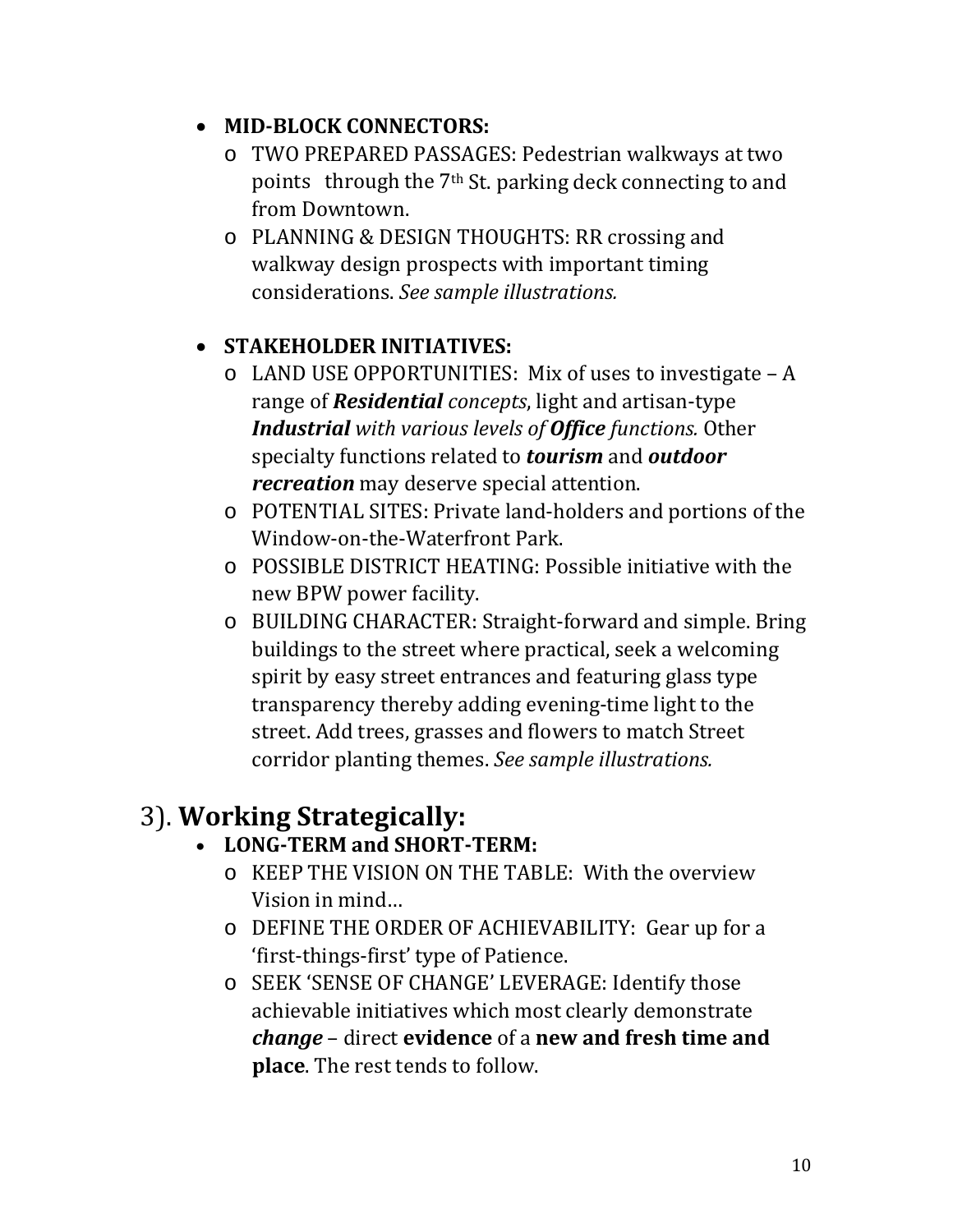Addendum

*PM and BJ 12/10/2012*

# **Notes From 6th Street Meeting**

November 11, 2015 Cento Anni Building *(Composite from notes by Kollewehr, Vanderploeg, Johnson and Meyer.)*

Observed about 20 people in attendance when the meeting started.

#### **Introduction:**

#### **Overview**

- Vision for Downtown: Downtown Vision diagrams, primary Downtown intentions.
- Retail core is east to west; North connection to waterfront is not necessarily retail but associated uses.
- Hope College is an overlapping force in Downtown.
- Green focus/connections.
- College/ $6<sup>th</sup>$  is an important focal point. Potential for ice skating rink, winter gardens/conservatory.

#### 6th Street Area

- Parking may need to be addressed as the area develops.
- Rail crossing at deck: lower level is more likely than upper level.
- A rail trail (shared use) is a long term concept.
- District heating potential- timing.
- Identity for the corridor, the need for it and that this process looks to provide direction. Also an emphasis on connections.
- This area is no longer the "backyard" of downtown. It is the front yard of a new part of Downtown.
- Connectivity using Columbia and College. The  $7<sup>th</sup>$  and College E&V building location is very important as a bridge from 6<sup>th</sup> Street to Downtown.
- Property owners may want to examine a two-tier level of value with investments. Investments that can be done now or in the near future that can be acted on for a larger play in the future.
- Reviewed a visioning statement

#### **Comments from attendees:**

Make Windmill Island Gardens and Window on the Waterfront similar, related, connected. Connections are so important.